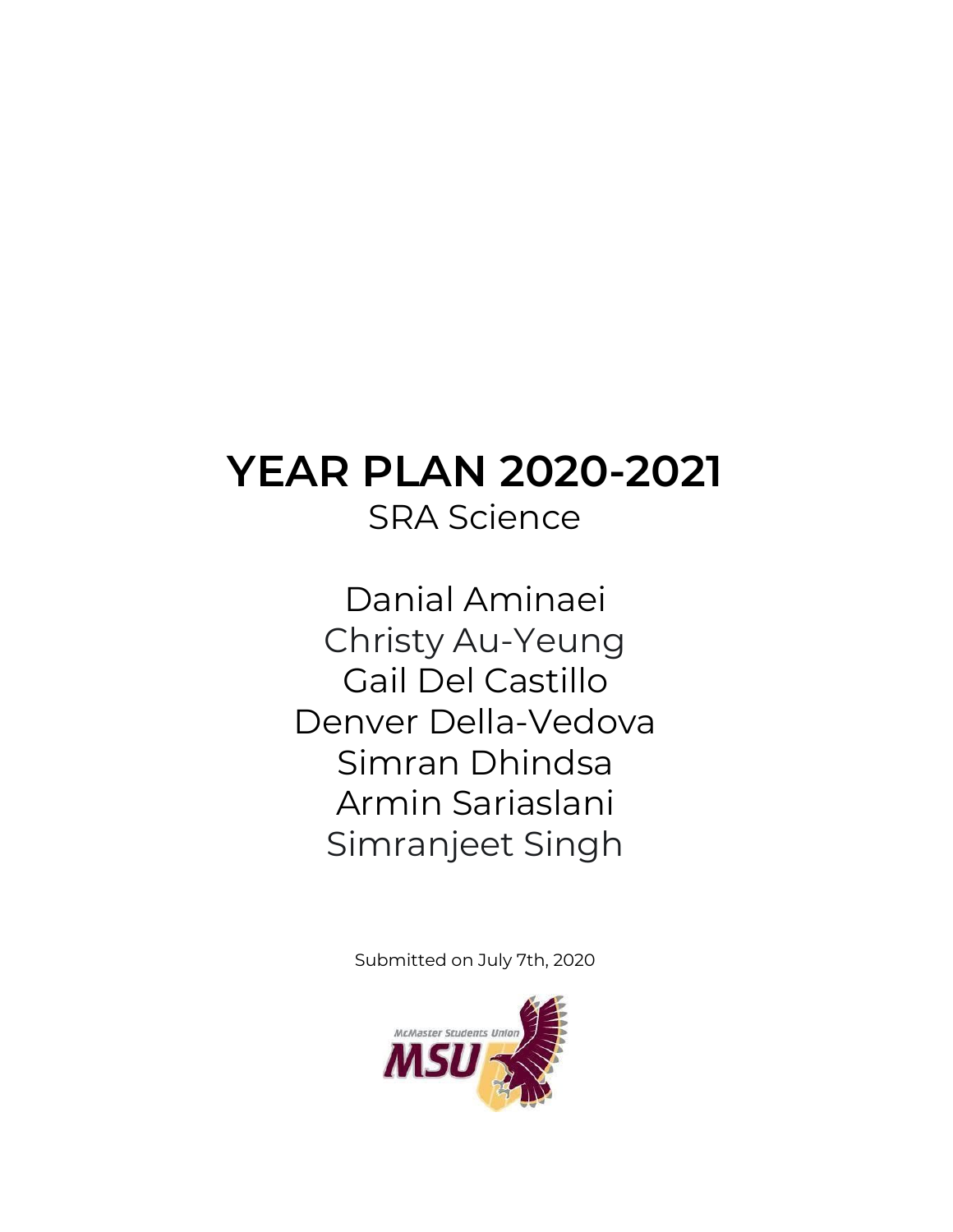## **OFFICE OF THE SCIENCE CAUCUS LEADER INTRODUCTION**

**Hello,** our names are Simranjeet and Christy and we're both very excited to be returning to the SRA this year as science caucus co-leaders. Despite the unique circumstances of this year, we have a lot planned. We acknowledge the complexity of the situation and have spent time adjusting the SRA Science year plan to ensure it is feasible.

We have many big goals that we hope to accomplish and will try to continue even after our terms have completed. Evidently, sustainability is a large focus of our year plan (objectives 3, 6, 7, 8) as is student education enhancement (objectives 2, 4, 5, 7, 9). We hope that by implementing our ideas, we will be able to create equitable changes which benefit all groups on campus.

Our goal is to actively seek out student opinions and represent voices that may be traditionally underrepresented. Furthermore, we would like to make more informed decisions regarding the goals that we're working on while continually seeking student feedback and modifying our goals as we progress. We believe the SRA is an institution which can do more to engage with students, thus we hope to work with other caucuses extensively to increase our impact and better represent students.

We would like to thank everyone involved for their support with our initiatives and hope we can report back with our many successes throughout the year.

Best, Christy Au-Yeung and Simranjeet Singh SRA Science Caucus Co-Leaders 2020-2021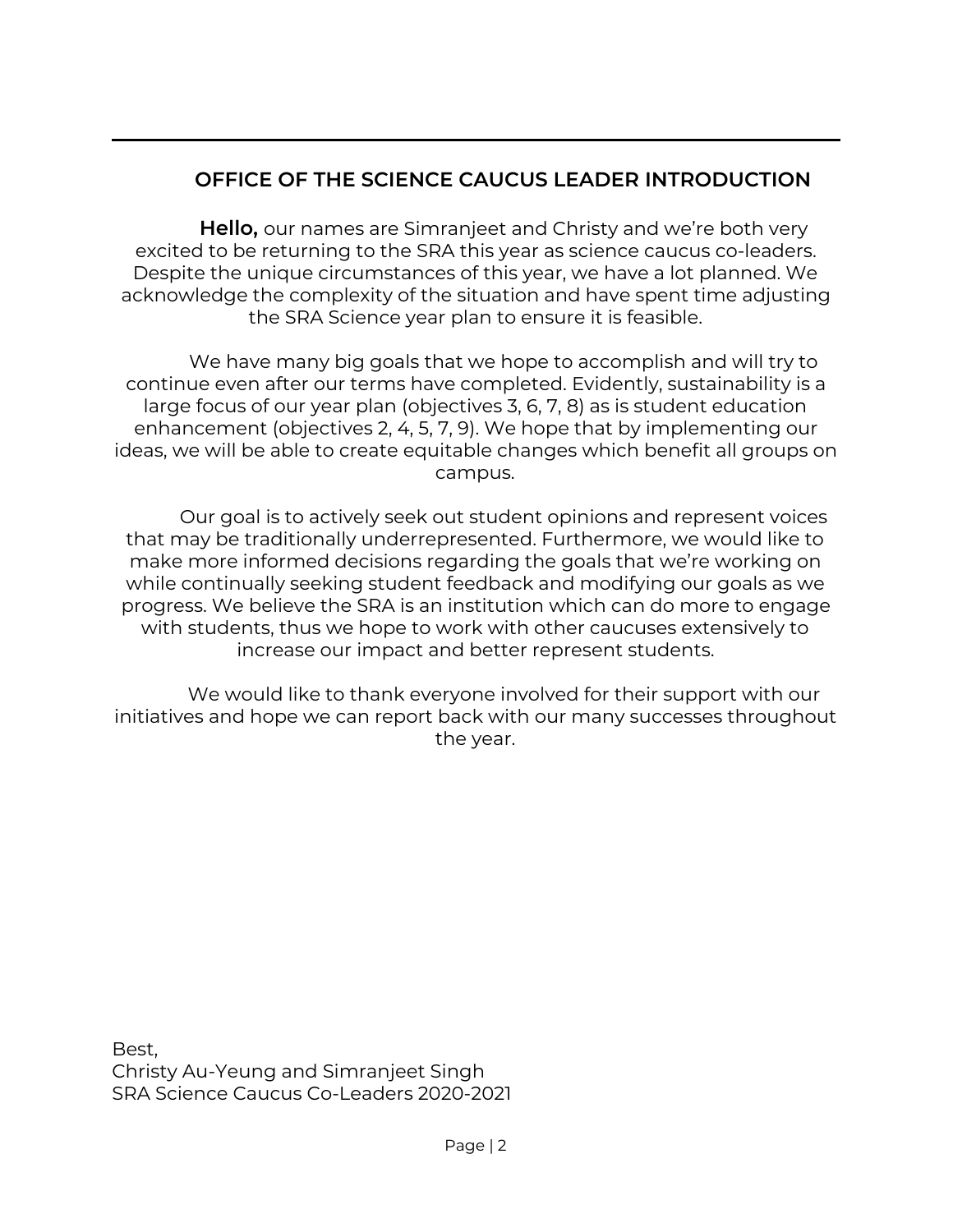**GOALS**

| <b>Objective 1</b>  | <b>Boosting Student Engagement</b>                                                                                     |
|---------------------|------------------------------------------------------------------------------------------------------------------------|
| Description         | Student engagement is a crucial aspect of university life.<br>Engagement strategies will focus on improving approaches |
|                     | to advance student integration into the university                                                                     |
|                     | experience and to internalize and assign meaning to those                                                              |
|                     | experiences.                                                                                                           |
| <b>Benefits</b>     | Development of new ways of working with students                                                                       |
|                     | Elevating the student voice in the university decisions                                                                |
|                     | Advocacy for the MacSci Community and its needs                                                                        |
| <b>Difficulties</b> | <b>Challenges due to the ongoing COVID-19 pandemic</b>                                                                 |
|                     | Limits the possibilities of in-person interaction with                                                                 |
|                     | students (such as class talks or in-person office hours).                                                              |
|                     | Lack of incentive for participating in the surveys                                                                     |
|                     | Could be resolved by setting up giveaways and doing                                                                    |
|                     | raffles among those who participated in the surveys.                                                                   |
| Long-term           | Increased satisfaction from the work of the assembly                                                                   |
| implications        | Making sure that student values & opinions are heard                                                                   |
| How?                | <b>Increasing the Social Media Presence</b>                                                                            |
|                     | Two caucus members (Danial Aminaei & Gail Del                                                                          |
|                     | Castillo) will be in charge of handling the online                                                                     |
|                     | platforms.                                                                                                             |
|                     | Introducing the SRAs to the MacSci Community.                                                                          |
|                     | MSU SRA Assembly 101 Video (Briefly explaining the                                                                     |
|                     | structure of MSU, its services and the role of the                                                                     |
|                     | assembly for the incoming first-years and those who                                                                    |
|                     | wish to learn more about these topics).                                                                                |
|                     | Advertising the available peripheral opportunities in                                                                  |
|                     | the assembly (e.g. seats on various MSU committees).                                                                   |
|                     | Posting a summary of each official meeting (starting                                                                   |
|                     | from September) and continuing to share the link for                                                                   |
|                     | watching the entire session.                                                                                           |
|                     | Re-Designing the SRA Science section on the                                                                            |
|                     | McMaster Science Society Website.                                                                                      |
|                     | <b>Conducting Surveys</b><br>Determining the best way to reach out to students to                                      |
|                     | hear their concerns.                                                                                                   |
|                     | Assessing the level of satisfaction with the current                                                                   |
|                     | MSU services and provided resources.                                                                                   |
|                     | Surveys can be shared to users of MSU services                                                                         |
|                     | <b>Creating a Suggestion Drive</b>                                                                                     |
|                     | Could be a short google form or a survey monkey                                                                        |
|                     |                                                                                                                        |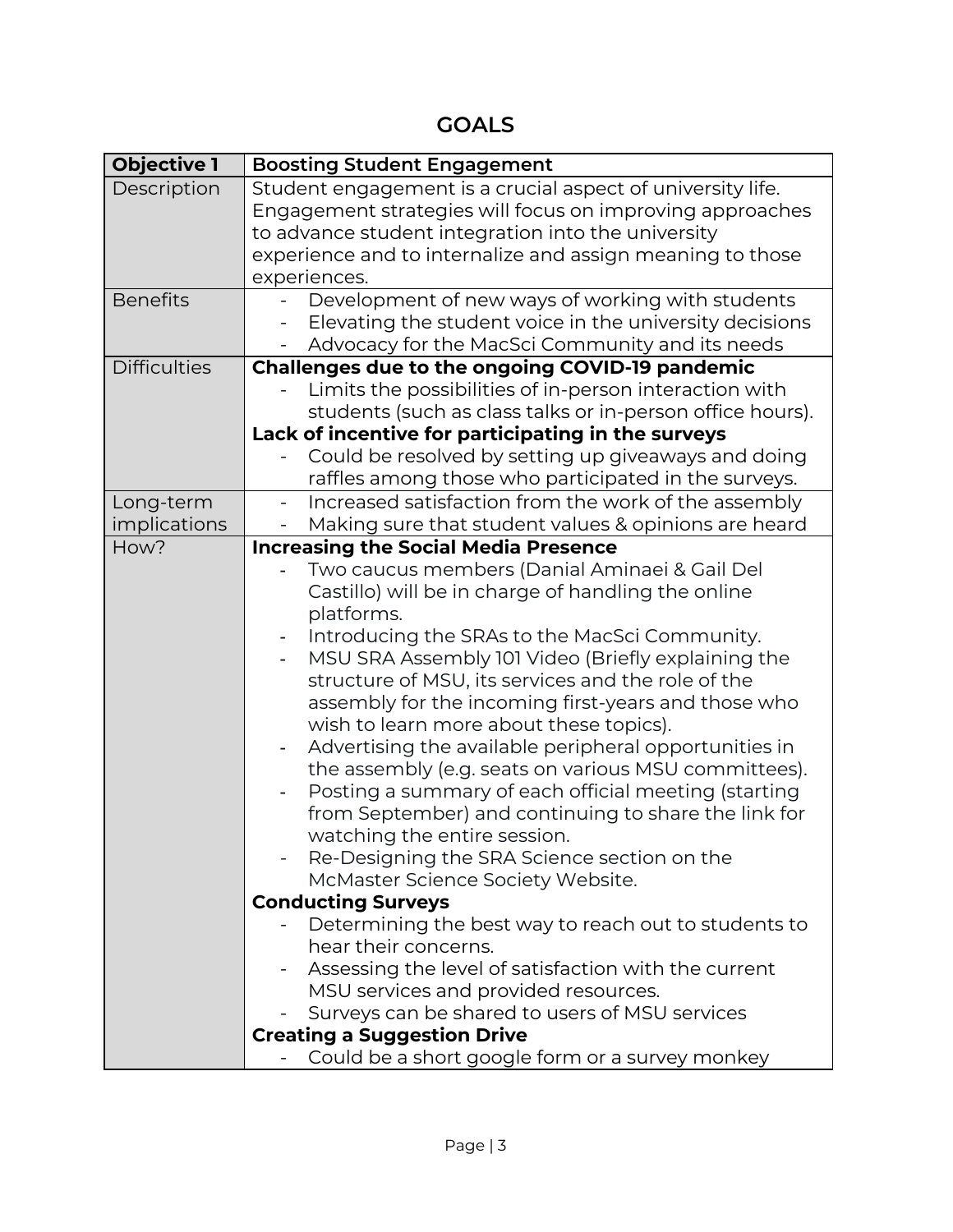|                 | - Safe and anonymous platform for students to share<br>their ideas, and give productive feedback to their<br>representatives. |
|-----------------|-------------------------------------------------------------------------------------------------------------------------------|
| <b>Partners</b> | VP Administration, McMaster Science Society (MSS), MSU<br>promotions coordinator, Michael Wooder                              |

| <b>Objective 2</b>        | <b>Student extenuating circumstances policy</b>                                                                                                                                                                                                                                                                                                                                                                                                                                                   |
|---------------------------|---------------------------------------------------------------------------------------------------------------------------------------------------------------------------------------------------------------------------------------------------------------------------------------------------------------------------------------------------------------------------------------------------------------------------------------------------------------------------------------------------|
| Description               | Mental health and wellbeing for students is a critical concern<br>that should be addressed by all levels of government,<br>McMaster University, and the McMaster Students Union.<br>Currently there is no standardized method for students<br>requiring accommodations for extenuating circumstances<br>needing immediate attention. These students are unable to<br>get immediate support from SAS and there isn't any clear<br>guideline for how or what accommodations professors can<br>make. |
| <b>Benefits</b>           | Prevents students from embarrassment or having to<br>reach out to professors on an individual basis during<br>difficult times<br>Streamline process also aid professors in deciding<br>whether or not these circumstances are genuine/true<br>Students only need to provide documentation once<br>(for instance in the case when needing<br>accommodations due to a family death)                                                                                                                 |
| <b>Difficulties</b>       | There are unclear protocols and support regarding<br>academic accommodations/support for students facing<br>unexpected extenuating circumstances.                                                                                                                                                                                                                                                                                                                                                 |
| Long-term<br>implications | Professors are better able to accomodate students in a<br>consistent and fair manner. Students in extenuating                                                                                                                                                                                                                                                                                                                                                                                     |
|                           | circumstances can be better supported academically.                                                                                                                                                                                                                                                                                                                                                                                                                                               |
| How?                      | Discuss the current protocols for students with<br>extenuating circumstances<br>Understand the current accommodations that are<br>being done for students with extenuating<br>circumstances (Science academic office and Student<br>Accessibility services (SAS))<br>Understand current barriers to streamlining a process<br>for accommodating students with these<br>circumstances<br>Understand what accommodations can be made for<br>these students                                          |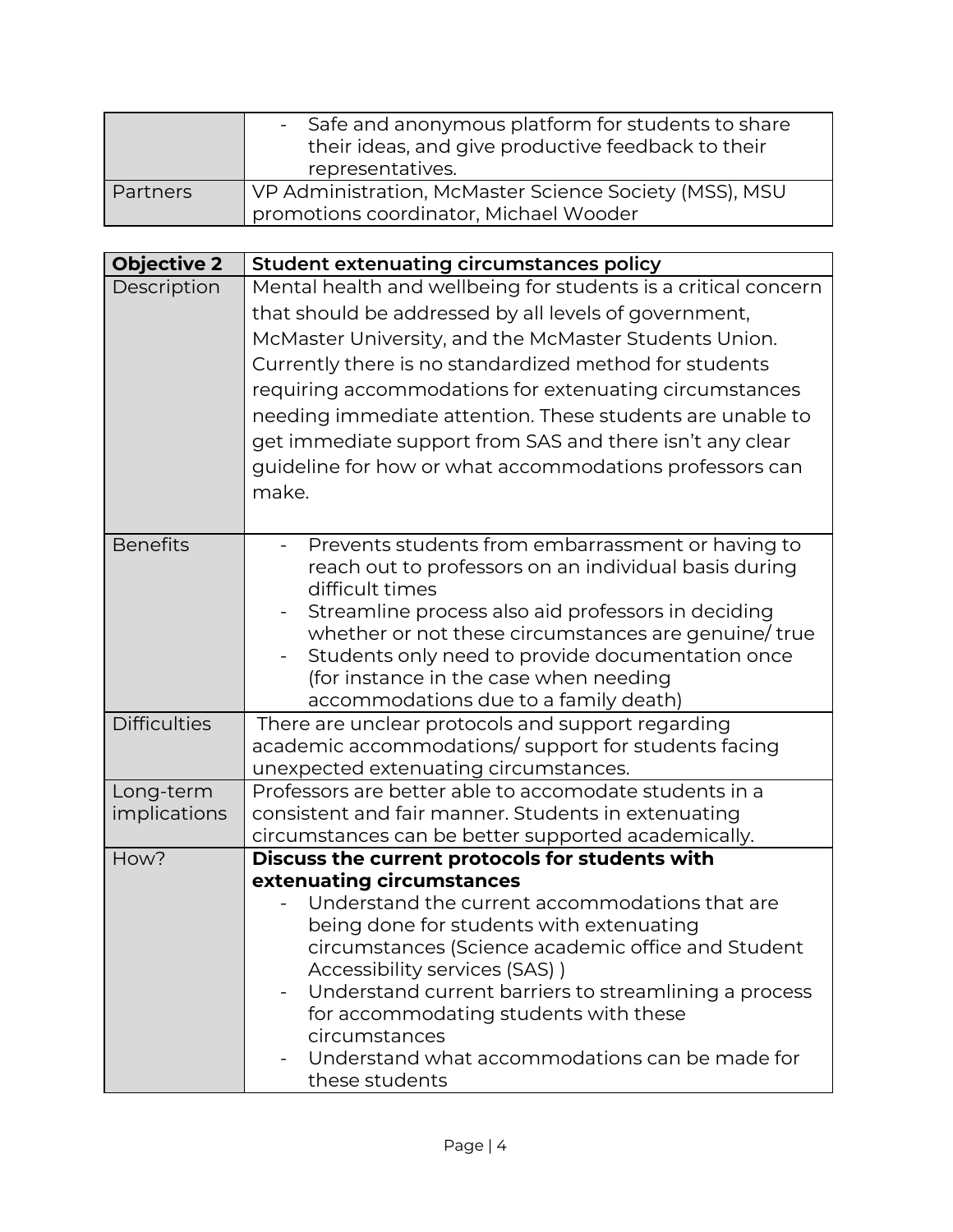|          | Consult with professors/ other stakeholders regarding                                                                   |
|----------|-------------------------------------------------------------------------------------------------------------------------|
|          | accommodations that can be made                                                                                         |
|          | Reach out to professors via e-mail, discuss with<br>academic counsellors                                                |
|          | - Create flexible guidelines which can be followed for<br>different situations                                          |
|          | Create a system/ portal where students can submit                                                                       |
|          | requests for extenuating circumstances                                                                                  |
|          | Can be similar to the way that an MSAF is submitted or<br>can be hosted on a website specific to the Science<br>faculty |
|          | - Enable the submission of documents (ex: doctor's<br>note, death certificate etc.) on the portal                       |
|          | Inform professors and students of the new policy                                                                        |
|          | Update science websites and promote new policy on<br>social media                                                       |
|          | Send out e-mails to professors and academic<br>counsellors                                                              |
| Partners | Science Academic Office, Dean of Science, Student                                                                       |
|          | Accessibility services                                                                                                  |

| <b>Objective 3</b>        | <b>Environmental Sustainability Initiative/Fund</b>                                                                                                                                                                                                                                                                         |
|---------------------------|-----------------------------------------------------------------------------------------------------------------------------------------------------------------------------------------------------------------------------------------------------------------------------------------------------------------------------|
| Description               | With the Fall school term happening online, we want to<br>continue providing opportunities for students to learn about<br>and live a sustainable lifestyle from wherever they are.                                                                                                                                          |
| <b>Benefits</b>           | Educates students about different ways to act<br>sustainably independently<br>Provides students resources (information and possibly<br>$\overline{\phantom{a}}$<br>financial) to create sustainable changes that they may<br>not have endeavoured in otherwise                                                              |
| <b>Difficulties</b>       | Adequately promoting these resources if providing<br>financial resources for sustainability projects<br>Providing adequate financial support to students who<br>may want to endeavour in larger sustainability projects<br>(ex: installation of solar panels at home)<br>Verifying that the money is being used as proposed |
| Long-term<br>implications | Promotes long-term sustainable lifestyle changes.                                                                                                                                                                                                                                                                           |
| How?                      | Inquire about financial support that can be provided for<br>students to pursue sustainability projects<br>Reach out to partners (listed below)                                                                                                                                                                              |
|                           | Determine how to address difficulties relating to<br>providing financial resources (listed above)                                                                                                                                                                                                                           |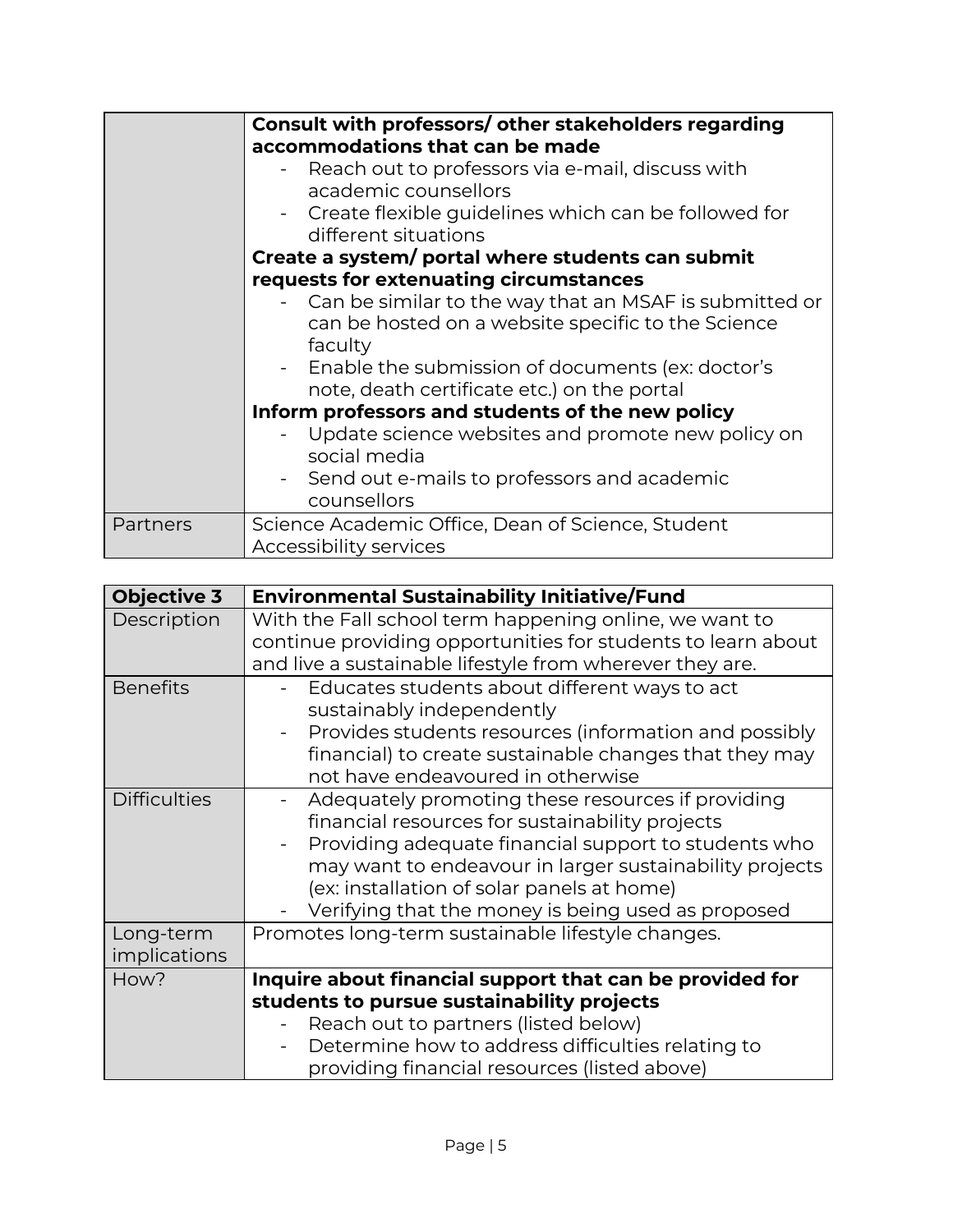|          | - Create a fund that students can access for<br>sustainability projects                                            |
|----------|--------------------------------------------------------------------------------------------------------------------|
|          | Brainstorm different sustainability projects that students                                                         |
|          | can complete from their homes                                                                                      |
|          | Brainstorm various projects can ranging in difficulty/<br>intensity                                                |
|          | Brainstorm how these opportunities/ projects can be<br>promoted                                                    |
|          | <b>Promote these projects</b>                                                                                      |
|          | Work with MSU promotions coordinator to create<br>promotional materials                                            |
|          | - Reach out to MSU clubs/ services to share promotional<br>material                                                |
|          | <b>Manage the sustainability fund</b>                                                                              |
|          | - Ongoing                                                                                                          |
|          | Potentially integrate with MSU sponsorships and                                                                    |
|          | donations committee (amend description for                                                                         |
|          | sponsorship and donations committee if so)                                                                         |
| Partners | Academic sustainability office, MSU sustainability                                                                 |
|          | committee, MSU sponsorship and donations committee,                                                                |
|          | Community partners (ex: sustainable shops around Hamilton<br>area), MSU promotions coordinator, MSU clubs/services |
|          |                                                                                                                    |

| <b>Objective 4</b> | Continuing the online delivery of the class content in the<br>winter of 2021                                                                                                                                                                                                                                                                                                                                                                                                                                                                                                                                                                                                                                                                                                                                                                                                                                                                                                                |
|--------------------|---------------------------------------------------------------------------------------------------------------------------------------------------------------------------------------------------------------------------------------------------------------------------------------------------------------------------------------------------------------------------------------------------------------------------------------------------------------------------------------------------------------------------------------------------------------------------------------------------------------------------------------------------------------------------------------------------------------------------------------------------------------------------------------------------------------------------------------------------------------------------------------------------------------------------------------------------------------------------------------------|
| Description        | The issue:<br>There is a possibility that the classes might be delivered in<br>the traditional in-person format in the winter of 2021. Many<br>of the students are unable to have access to appropriate<br>housing in the Hamilton region due to economical reasons<br>caused by the pandemic. Additionally, even if the authorities<br>decide that the university can return to the regular delivery<br>of classes, many students might still feel uncomfortable<br>about being on campus, especially considering the<br>difficulties of social distancing in our campus.<br>The solution:<br>Considering all the uncertainties around the winter<br>semester, providing accessible education must be a priority<br>of the University. Assuming that the classes move back to an<br>in-person format, All the classes offered in winter 2021 must<br>provide all the lecture content in an online format to provide<br>a choice to the students to continue their education<br>off-campus. |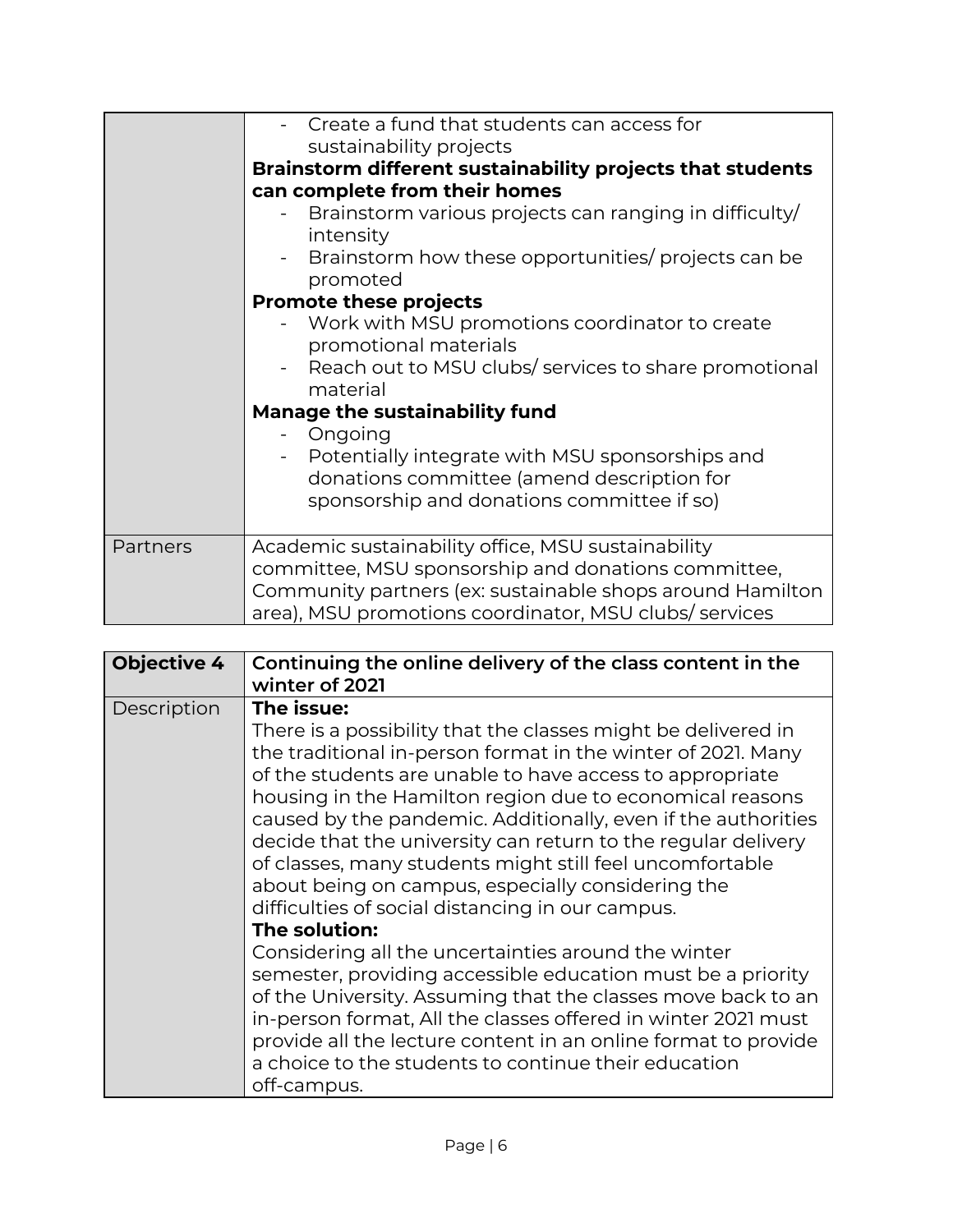| <b>Benefits</b>           | Providing all the classes online for the winter semester<br>reduces the on-campus traffic which is in line with<br>social distancing practices.<br>Many of the students are unable to have access to<br>proper housing during the school year for reasons<br>related to the pandemic and this plan ensures that<br>they are not excluded from receiving the appropriate<br>education needed if the University decides to carry the<br>winter semester as a regular in-person semester. |
|---------------------------|----------------------------------------------------------------------------------------------------------------------------------------------------------------------------------------------------------------------------------------------------------------------------------------------------------------------------------------------------------------------------------------------------------------------------------------------------------------------------------------|
| <b>Difficulties</b>       | coordinating all the faculties to ensure the accessibility<br>of classes through alternate online delivery of classes<br>can be challenging.                                                                                                                                                                                                                                                                                                                                           |
| Long-term<br>implications | This plan acts to ensure equal accessibility to class<br>content if the University decides to return to in class<br>lectures in the winter of 2021.<br>Additionally this plan ensures that the on-campus<br>traffic remains low even if the University decides to<br>return to in-class lectures by providing an alternate<br>online form of education to many of the students.                                                                                                        |
| How?                      | This plan requires all the faculty members to utilize the<br>tools they will be using in fall of 2020 to continue<br>delivering the lectures online in addition to in-person<br>classes, if the University decides to return to in-class<br>lectures in winter of 2021.                                                                                                                                                                                                                |
| Partners                  | Student accessibility services.<br>Coordination with all the faculties.                                                                                                                                                                                                                                                                                                                                                                                                                |

| <b>Objective 5</b> | Advocate for experiential learning opportunities in the                                                                                                                                                                                                                                                                                                                                                                                                                                                                                                                                                                                                                                                    |
|--------------------|------------------------------------------------------------------------------------------------------------------------------------------------------------------------------------------------------------------------------------------------------------------------------------------------------------------------------------------------------------------------------------------------------------------------------------------------------------------------------------------------------------------------------------------------------------------------------------------------------------------------------------------------------------------------------------------------------------|
|                    | community within curriculum                                                                                                                                                                                                                                                                                                                                                                                                                                                                                                                                                                                                                                                                                |
| Description        | Learning should not be only limited to a traditional, "in-class"<br>experience. Courses such as Psych 2NF3 and Science 2P03<br>have instilled experiential learning as a teaching component<br>while also contributing to the community. Students should<br>be encouraged to seek out different opportunities to further<br>develop skills such as leadership, collaboration, innovation,<br>empathy etc.<br>Goals described in this initiative are related to those of<br>Objective 7.<br>With Fall 2020 delivered online, students may feel further<br>disconnected to their learning experience. Increasing<br>remote experiential learning opportunities may be able to<br>foster a sense of belonging |
| <b>Benefits</b>    | Increased involvement within the community                                                                                                                                                                                                                                                                                                                                                                                                                                                                                                                                                                                                                                                                 |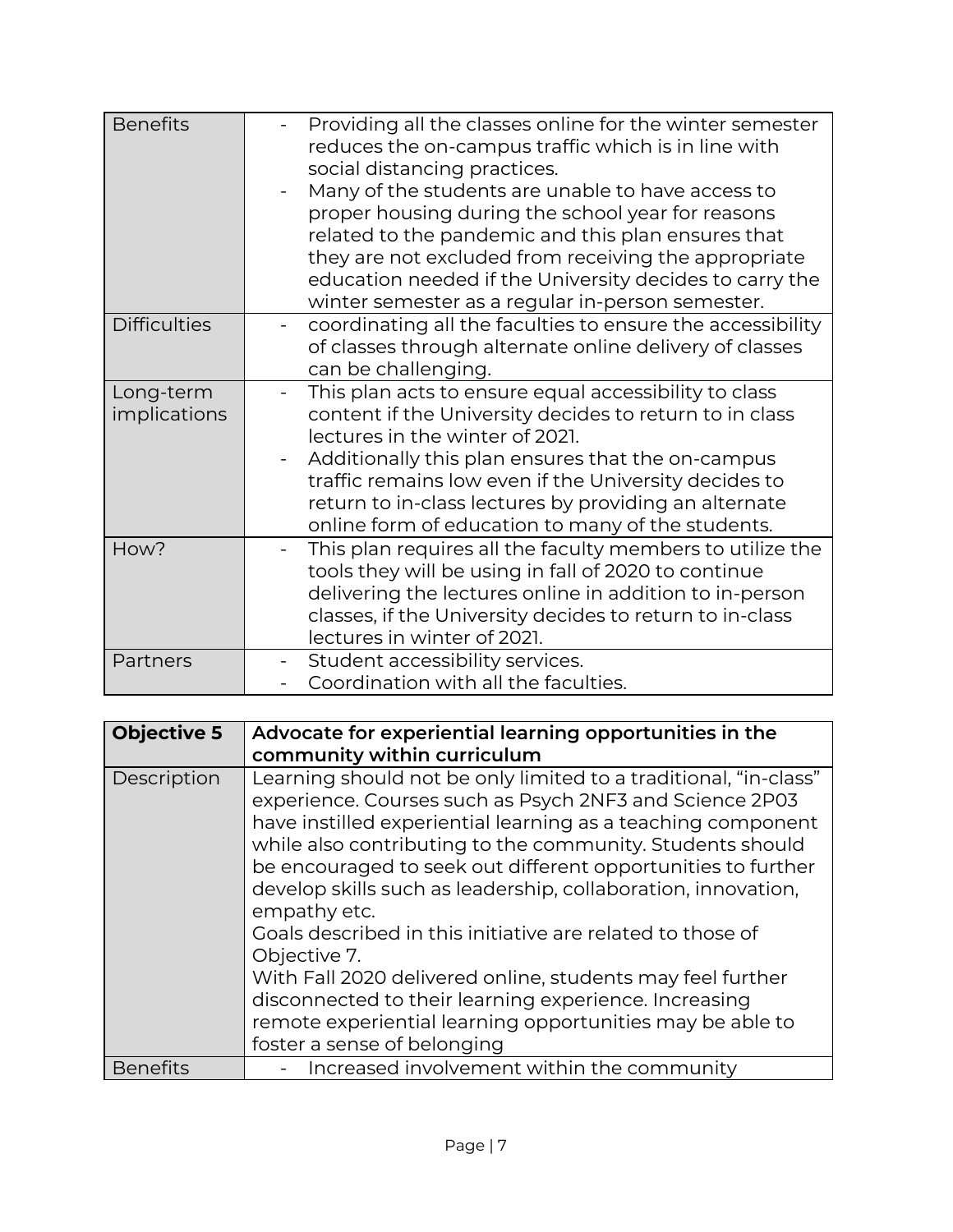|                     | Provide opportunities for students to develop<br>professional relationships with faculty members and |
|---------------------|------------------------------------------------------------------------------------------------------|
|                     | other students                                                                                       |
| <b>Difficulties</b> | Limited to only virtual/remote opportunities due to the<br>COVID-19 pandemic                         |
|                     | Involvement with faculty members may be difficult<br>due to their already busy schedules.            |
| Long-term           | Increased awareness to contribute to the community                                                   |
| implications        | Fostering future leaders with experience in the                                                      |
|                     | community                                                                                            |
| How?                | Obtain evidence-based research of benefits of                                                        |
|                     | experiential learning and styles in the classroom                                                    |
|                     | Inquire about existing experiential learning                                                         |
|                     | opportunities (volunteering, research, workshops etc.)                                               |
|                     | Finding a way to centralize that information for<br>easier access                                    |
|                     | Encourage professors to motivate students about                                                      |
|                     | available opportunities or how to get involved                                                       |
|                     | Consult appropriate partners about the feasibility of                                                |
|                     | incorporating more community-based learning within                                                   |
|                     | existing courses.                                                                                    |
| Partners            | MSS VP Academic, Science Academic Office, Dean of Science                                            |
|                     |                                                                                                      |

| <b>Objective 6</b> | <b>Solar Panel Initiative</b>                                                                                                                                                                                                                                                                                                                                                                                                                                                                                                                                                                                                                                                                                                                                                                        |
|--------------------|------------------------------------------------------------------------------------------------------------------------------------------------------------------------------------------------------------------------------------------------------------------------------------------------------------------------------------------------------------------------------------------------------------------------------------------------------------------------------------------------------------------------------------------------------------------------------------------------------------------------------------------------------------------------------------------------------------------------------------------------------------------------------------------------------|
| Description        | This is a continuation of an initiative started by Simranjeet<br>during the 2019-2020 SRA. It involves the installation of a<br>small solar panel array and lights in front of the Burke<br>Science Building (BSB). A lot of the work for this project has<br>already been completed, as the decorative lights, batteries,<br>solar panels, and various other pieces of equipment have<br>been bought. The only remaining task is to complete<br>installation, which will be done in partnership with McMaster<br>University. McMaster will be covering costs of logistics as well<br>as installation. SRA Science will look at potentially expanding<br>the project to a size greater than it is now to help further the<br>goal of raising awareness of environmentally friendly power<br>sources. |
| <b>Benefits</b>    | Gives decorative lighting in front of the BSB entrance<br>during dusk.<br>Gives a visible, clear example of environmentally<br>friendly power for students.                                                                                                                                                                                                                                                                                                                                                                                                                                                                                                                                                                                                                                          |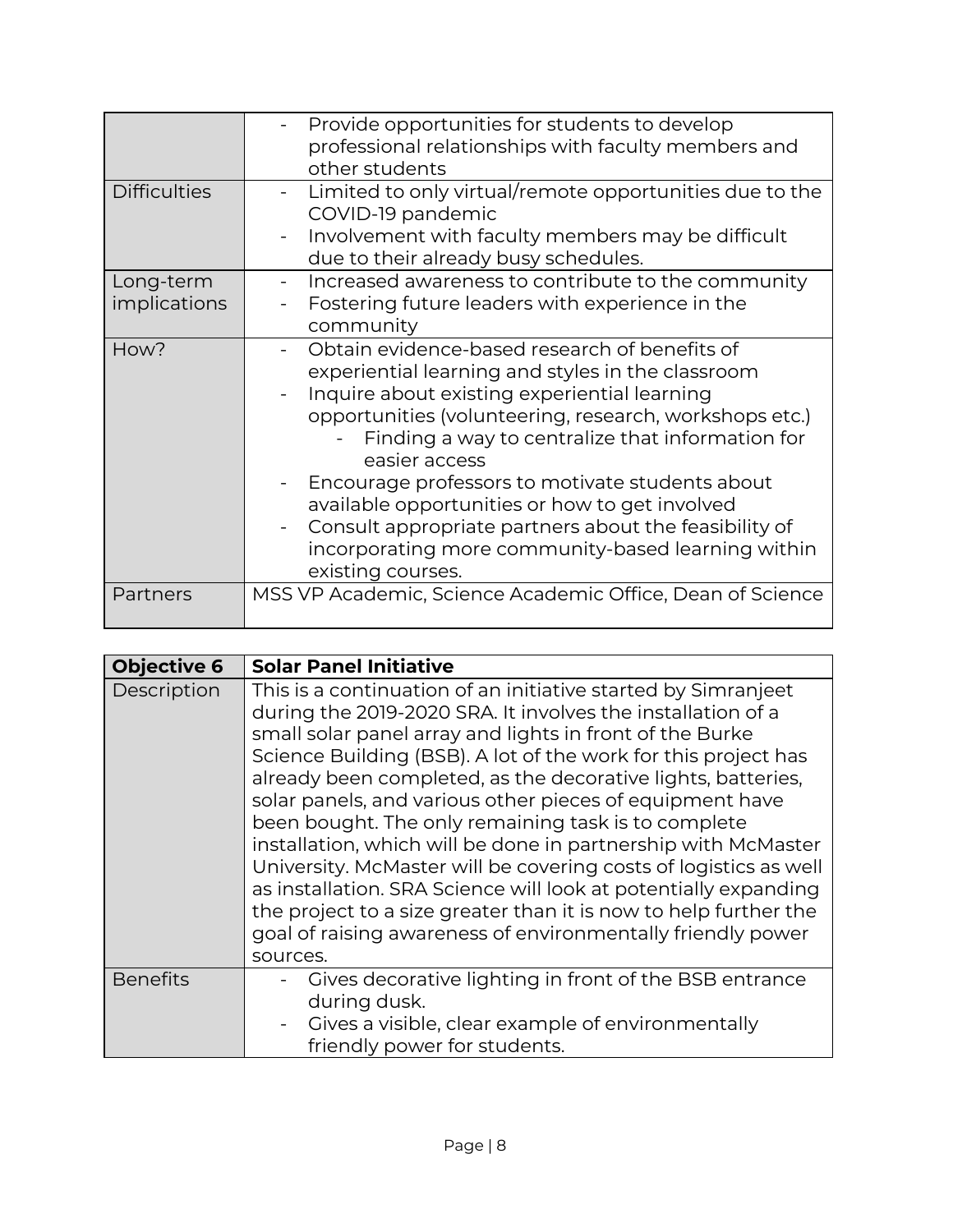|                           | Hope is that students will be inspired to learn more<br>about environmentally friendly power sources and<br>view them as feasible                                                                                                                                                          |
|---------------------------|--------------------------------------------------------------------------------------------------------------------------------------------------------------------------------------------------------------------------------------------------------------------------------------------|
| <b>Difficulties</b>       | Coordinating logistics of installation due to the<br>COVID-19 pandemic.<br>Simranjeet will be meeting virtually with Joe<br>Emberson from Facility Services to coordinate<br>installation.                                                                                                 |
| Long-term<br>implications | Increased awareness of environmentally friendly<br>power sources among students.<br>Increased appeal of BSB to students due to the lights<br>installed on the facade of the building.<br>Potential growth of the project by adding more solar<br>panels and lights if funding is procured. |
| How?                      | Solar panels, lights, batteries, and other supplies have<br>already been purchased.<br>McMaster University will work to cover any costs and<br>labour related to construction of the project.                                                                                              |
| Partners                  | Joe Emberson, the Director of Engineering Operations<br>from Facility Services and Bob Shaw, among others.                                                                                                                                                                                 |

| <b>Objective 7</b> | <b>Increasing Sustainability-centered Education at McMaster</b>                                                                                                                                                                                                                                                                                                                                                                                                                                                                                                                                                                                                                                                                                                                           |
|--------------------|-------------------------------------------------------------------------------------------------------------------------------------------------------------------------------------------------------------------------------------------------------------------------------------------------------------------------------------------------------------------------------------------------------------------------------------------------------------------------------------------------------------------------------------------------------------------------------------------------------------------------------------------------------------------------------------------------------------------------------------------------------------------------------------------|
| Description        | A large initiative which we hope to focus on this year involves<br>advocating to increase education about sustainability and<br>sustainable practises moving forward. To help achieve this,<br>we have begun to have consultations with various McMaster<br>faculty. Over the next few weeks and months we hope to<br>learn a lot more about what courses exist that prioritize<br>sustainable education, how they implement those principles,<br>and potentially if those ideas can be spread to more courses.<br>Our goal is that future students will be able to benefit from<br>more sustainability-minded curriculums as well as more<br>experiential learning that will give them a more hands-on<br>understanding of sustainable engineering, design, practises,<br>and education. |
| <b>Benefits</b>    | Students will have more experiential learning<br>opportunities with the Hamilton community.<br>Students will have education which takes a<br>sustainable lens and can shed light on sustainable<br>practices.<br>Will result in quantifiable changes to McMaster from<br>new initiatives in various classes if successful. These<br>changes will result in more sustainable infrastructure<br>and practises within the McMaster community.                                                                                                                                                                                                                                                                                                                                                |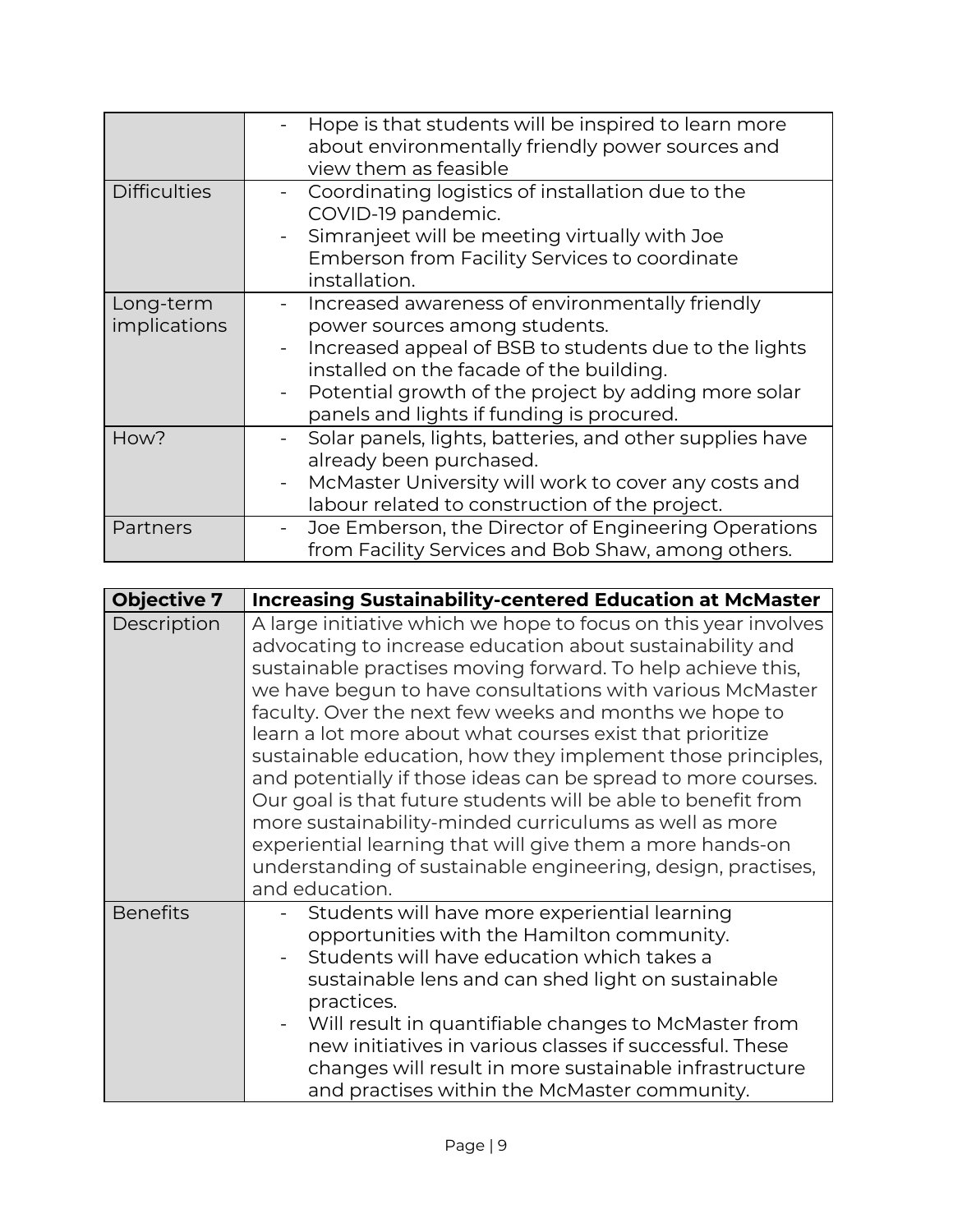| <b>Difficulties</b> | Logistics of liasing with McMaster and Hamilton<br>community officials as a result of the COVID-19<br>pandemic.                |
|---------------------|--------------------------------------------------------------------------------------------------------------------------------|
|                     | May face restrictions due to unwillingness of some                                                                             |
|                     | professors to implement our ideas.<br>Requires educators to take an active role to adjust and                                  |
|                     | change some courses to increase their sustainability                                                                           |
|                     | focus. This will require working with like-minded                                                                              |
|                     | faculty who may not be numerous.                                                                                               |
|                     | Ensuring changes made to classes are equitable and                                                                             |
|                     | accessible to all students, no matter their age, sex,                                                                          |
|                     | gender identity, sexual orientation, race, ethnicity,                                                                          |
|                     | class, ability, international/domestic status, or other<br>factors.                                                            |
| Long-term           | Increased awareness of environmentally friendly                                                                                |
| implications        | practises, policies, and initiatives within McMaster                                                                           |
|                     | student body and faculty.                                                                                                      |
|                     | Benefit of a more sustainably-minded,<br>-                                                                                     |
|                     | environmentally aware, and climate action-taking                                                                               |
|                     | university.                                                                                                                    |
|                     | Expansion of current and new environmental projects<br>at McMaster to create a more sustainable community.                     |
|                     | Greater number of experiential learning opportunities                                                                          |
|                     | for students.                                                                                                                  |
|                     | Greater involvement in the greater Hamilton                                                                                    |
|                     | community from students as a result of the                                                                                     |
|                     | experiential opportunities.                                                                                                    |
|                     | If costs are associated with the changes, the university                                                                       |
|                     | may be less likely to support the initiatives, especially                                                                      |
|                     | considering the consequences of the COVID-19<br>pandemic.                                                                      |
| How?                | Collaborating with various professors, faculties, and                                                                          |
|                     | departments who may be interested in supporting the                                                                            |
|                     | initiative.                                                                                                                    |
|                     | Becoming informed about current initiatives which                                                                              |
|                     | exist at McMaster.                                                                                                             |
|                     | Working to find community partners who may be<br>-                                                                             |
|                     | interested in supporting initiatives.                                                                                          |
|                     | The Office of Community Engagement will help<br>$\overline{\phantom{0}}$<br>coordinate between different McMaster and external |
|                     | contacts.                                                                                                                      |
|                     | Solving logistics of changing various courses if ideas<br>$\overline{\phantom{0}}$                                             |
|                     | are well received by university.                                                                                               |
|                     | Advocating for university and external partners to<br>$\overline{\phantom{0}}$                                                 |
|                     | cover any costs that may be incurred.                                                                                          |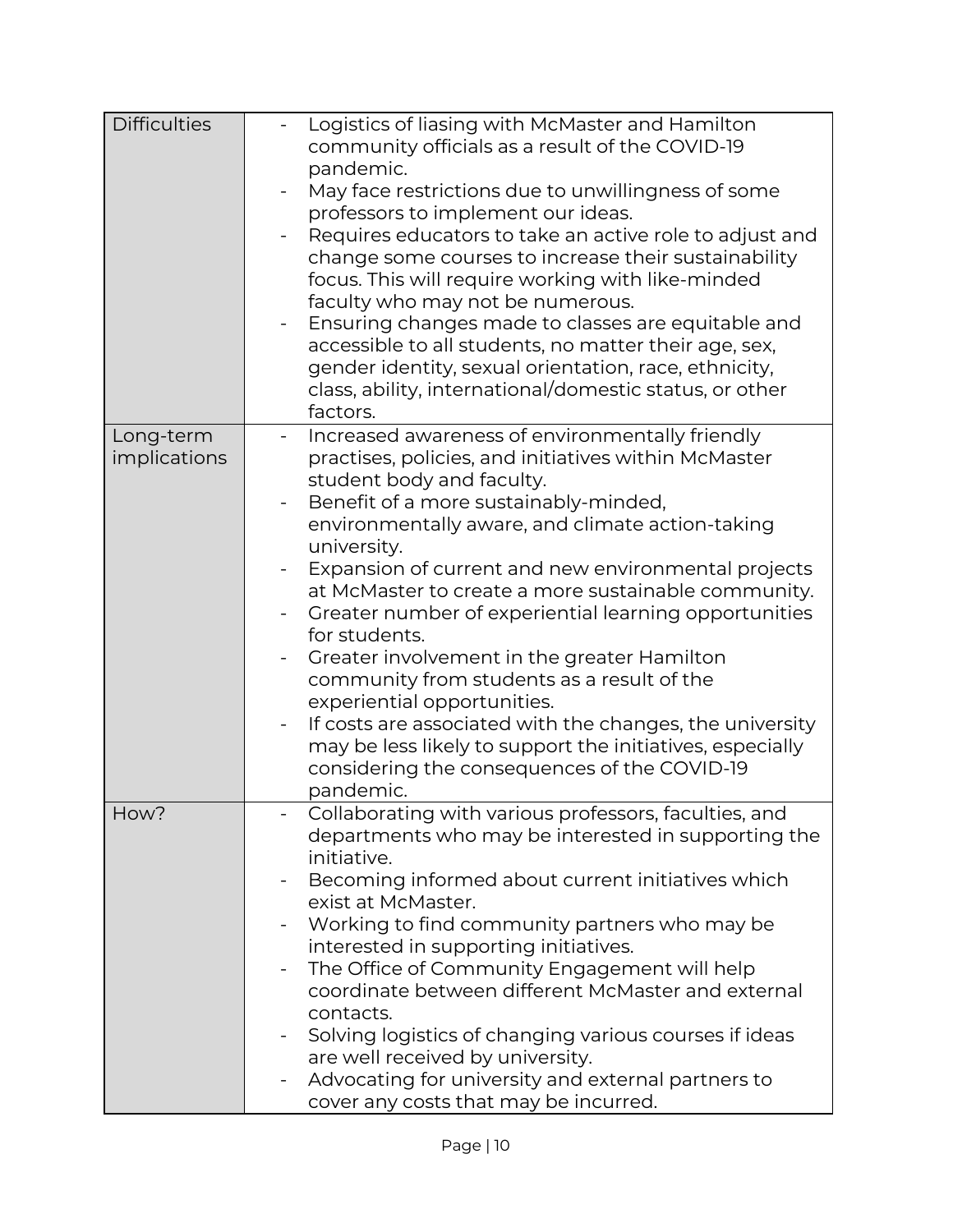| - Rodrigo Narro Perez, Kate Whalen, and Dr. John<br><b>Partners</b><br>Machlachlan from the School of Geography and Earth<br>Sciences<br>- Sashaina Singh and Jay Carter from the Office of<br><b>Community Engagement</b><br>- Dean of Science Dr. Maureen MacDonald<br>- Vice Provost (Faculty) Dr. Kimberley Dej |  |
|---------------------------------------------------------------------------------------------------------------------------------------------------------------------------------------------------------------------------------------------------------------------------------------------------------------------|--|
|---------------------------------------------------------------------------------------------------------------------------------------------------------------------------------------------------------------------------------------------------------------------------------------------------------------------|--|

| <b>Objective 8</b>        | <b>Improving Waste Management at McMaster</b>                                                                                                                                                                                                                                                                                                                                                                                                                                                     |
|---------------------------|---------------------------------------------------------------------------------------------------------------------------------------------------------------------------------------------------------------------------------------------------------------------------------------------------------------------------------------------------------------------------------------------------------------------------------------------------------------------------------------------------|
| Description               | In the past few years we've seen many improvements in our<br>waste management including the re-organization of waste<br>streams and increased number of compost bins. We propose<br>to promote proper disposal techniques (ex: promoting what<br>items are recyclable and which are not) and increasing<br>compost bins in libraries and common areas when courses<br>are offered in person again.                                                                                                |
| <b>Benefits</b>           | Stated in Long-term implications.                                                                                                                                                                                                                                                                                                                                                                                                                                                                 |
| <b>Difficulties</b>       | Recent changes have already been made in waste<br>$\overline{\phantom{0}}$<br>management and these changes may not be a high<br>priority at this time<br>Many different services manage waste (hospitality,<br>residence etc.) and it will be difficult to unify the efforts<br>being made<br>Increased composting bins will require higher costs<br>(due to needing to send the compost to the proper<br>sites and pick up)<br>The impact of these changes long term are difficult to<br>measure |
| Long-term<br>implications | Waste sorted better by students.<br>Less environmental impact because less waste is<br>produced.<br>Students and faculty will be more aware of how to sort<br>waste which they will take with them to other settings.                                                                                                                                                                                                                                                                             |
| How?                      | Discuss with relevant stakeholders what changes are<br>$\overline{\phantom{a}}$<br>feasible and the potential timeline<br>Research the additional costs (financial and otherwise)<br>of these changes<br>Implement these changes when school is in person                                                                                                                                                                                                                                         |
| Partners                  | <b>Carlos Figueir of Facility Services</b><br>$\blacksquare$<br>Liana Bontempo of Hospitality Services<br>$\overline{\phantom{a}}$                                                                                                                                                                                                                                                                                                                                                                |

| Objective 9   Advocating for an Honours Pathway for the Medical |
|-----------------------------------------------------------------|
| <b>Radiation Sciences Program</b>                               |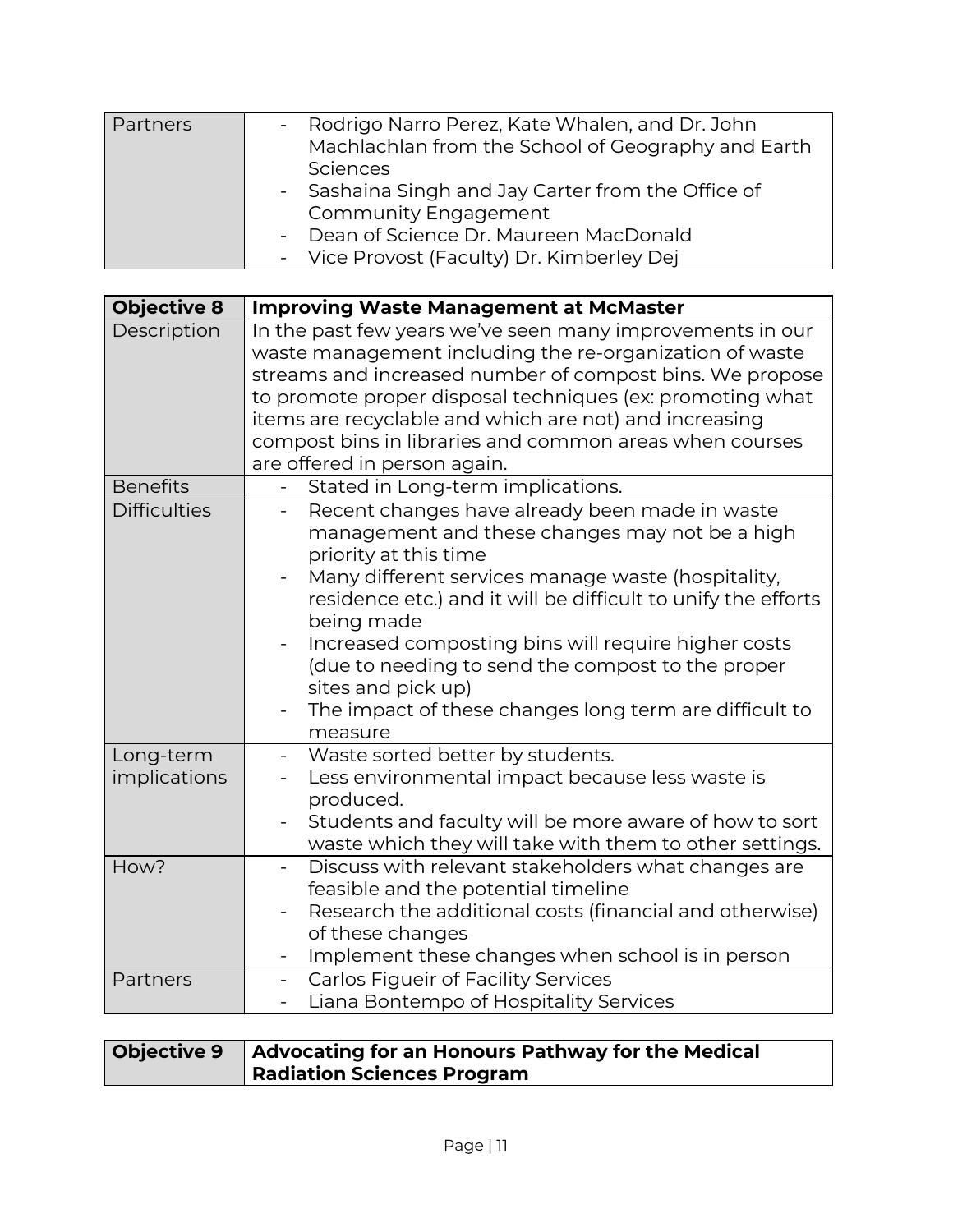| Description               | The Medical Radiation Sciences program directs students<br>towards a specific career path with little outward mobility.<br>Giving students the option of an honours pathway will allow<br>them to learn more deeply about health practises,<br>pathologies, as well as the engineering and physics behind<br>the devices they are taught to operate. With this pathway,<br>future students would be able to enter Master's and/or Ph. D.<br>programs in which they conduct research related to Medical<br>Radiation Sciences, or still go through the traditional path<br>into the hospital workplace.                  |
|---------------------------|-------------------------------------------------------------------------------------------------------------------------------------------------------------------------------------------------------------------------------------------------------------------------------------------------------------------------------------------------------------------------------------------------------------------------------------------------------------------------------------------------------------------------------------------------------------------------------------------------------------------------|
| <b>Benefits</b>           | Would allow great diversity in job prospects of<br>students.<br>Students may enter fields where they help develop<br>new technologies related to their field or conduct<br>research in regards to imaging of pathologies.<br>Will still give students the security of the traditional<br>path into the hospital workplace.<br>Would further differential the Medical Radiation<br>Sciences program from college radiation therapy,<br>radiography, and ultrasonography programs which<br>would not offer such diversity of outcome for students.                                                                        |
| <b>Difficulties</b>       | Would require large additions to the program through<br>new courses, new instructors, potential restructuring<br>of the program, and changing the marketing of the<br>program as well.                                                                                                                                                                                                                                                                                                                                                                                                                                  |
| Long-term<br>implications | Students in the Medical Radiation Sciences program<br>would benefit from job security but also significant<br>upward mobility to fields in which they conduct<br>research or are involved in design of medical imaging<br>devices.<br>Differentiation of McMaster-Mohawk Medical<br>Radiation Sciences program from college-only streams<br>offered by other educational institutions.                                                                                                                                                                                                                                  |
| How?                      | As this is a very complex prospect, the current goal is<br>$\overline{\phantom{0}}$<br>to conduct research to better understand feasibility of<br>this initiative, how it would be implemented, logistical<br>considerations to be had within the program, and if<br>there is sufficient student demand for such changes.<br>Surveys will be administered to students to judge<br>student demand.<br>Meetings to be held with the School of<br>Interdisciplinary Sciences at McMaster as the Faculty<br>of Health Sciences of Mohawk College to gauge<br>feasibility, logistics, and if there is institutional support. |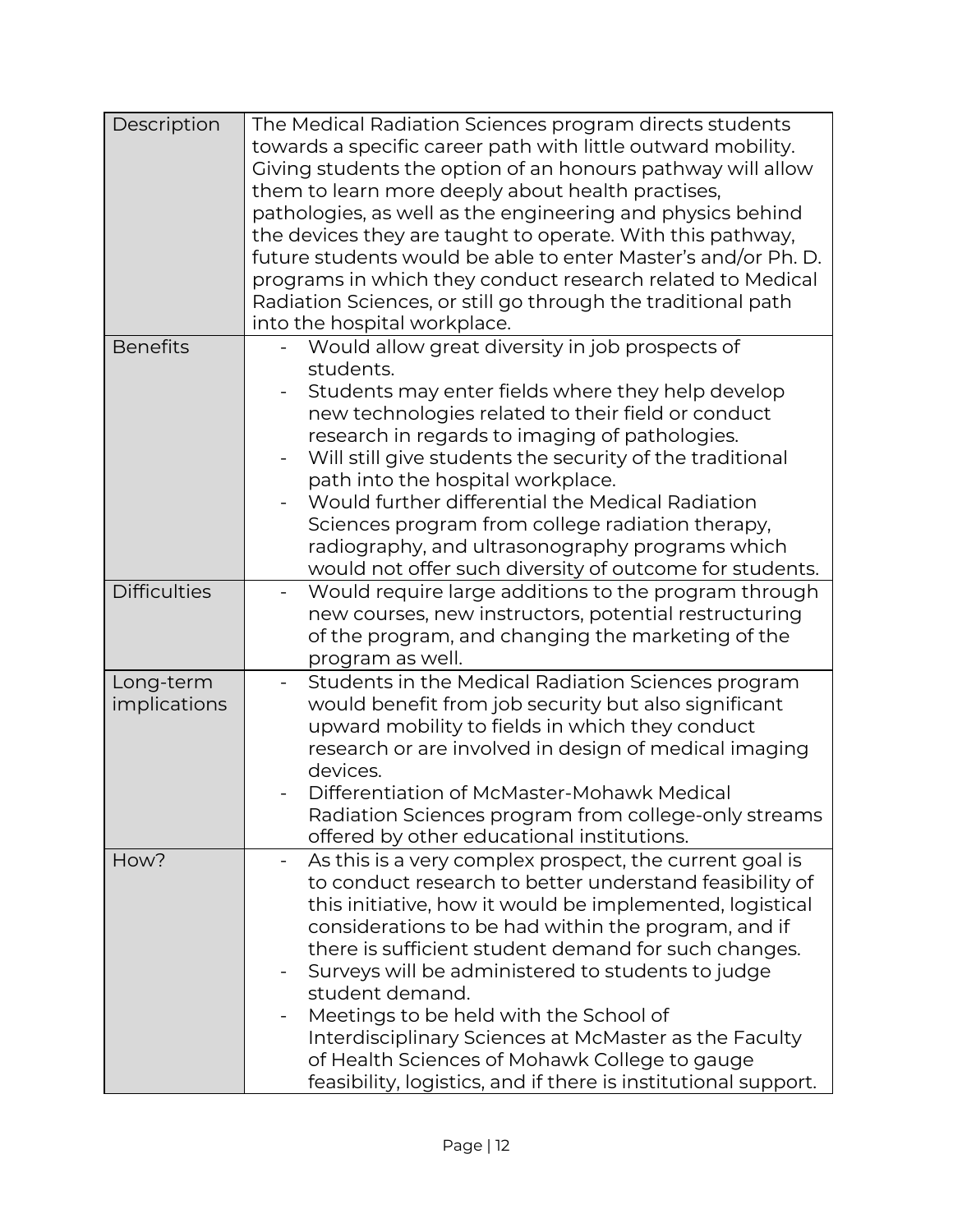| Partners | - School of Interdisciplinary Sciences (McMaster<br>University) |
|----------|-----------------------------------------------------------------|
|          | - Faculty of Health Sciences (Mohawk College)                   |
|          | - Vice Provost (Faculty) at McMaster University Dr.             |
|          | Kimberly Dej                                                    |
|          | - Dean of Health Sciences (Mohawk College) Ms. Laura            |
|          | Thomas                                                          |
|          | - Medical Radiation Sciences professors such as Ms.             |
|          | Alana Trainor, Ms. Sandra Charbonneau, Mr. Dwight               |
|          | Mountford, Ms. Lyndsay Simmons, Ms. Leslie Murray,              |
|          | Ms. Tara Blaszinsky among others.                               |

## **Long-term planning**

| Overarching<br><b>Vision 1</b> | <b>More Developed Sustainability Frameworks</b>                                                                                                                                                                                                                                                                                                                                                                                                                                                                                                                                                                                                                                                                                                                     |
|--------------------------------|---------------------------------------------------------------------------------------------------------------------------------------------------------------------------------------------------------------------------------------------------------------------------------------------------------------------------------------------------------------------------------------------------------------------------------------------------------------------------------------------------------------------------------------------------------------------------------------------------------------------------------------------------------------------------------------------------------------------------------------------------------------------|
| Description                    | We hope to advocate for our waste management,<br>sustainability fund, and sustainable education initiatives<br>beginning this year. This work will both be continued<br>through our individual action plans and by supporting future<br>SRA members. The goal is to create a McMaster community<br>more informed about environmental concerns while also<br>partaking in initiatives to reduce our ecological impact.                                                                                                                                                                                                                                                                                                                                               |
| <b>Benefits</b>                | Refer to the Objectives 3, 6, 7, and 8.                                                                                                                                                                                                                                                                                                                                                                                                                                                                                                                                                                                                                                                                                                                             |
| Year 1                         | Surveys will be administered to students to judge<br>student demand<br>Begin consultations in regards to introducing a<br>sustainability lens in more courses.<br>Learning about current sustainability initiatives at<br>McMaster.<br>Reach out to community partners, professors, and<br>other parties for partnerships.<br>Inform ourselves on McMaster's waste practises and<br>implement an action plan of how to improve waste<br>management after pilot project slated for Winter 2021<br>term.<br>Begin research related to how a Sustainability Fund<br>would operate, its guidelines, and potential sources of<br>funding.<br>Conduct research to determine if there was a<br>beneficial impact on McMaster as a result of the Solar<br>Panel Initiative. |
| Year <sub>2</sub>              | Decreasing waste produced by MSU services,<br>$\overline{\phantom{a}}$<br>encourage reusing materials                                                                                                                                                                                                                                                                                                                                                                                                                                                                                                                                                                                                                                                               |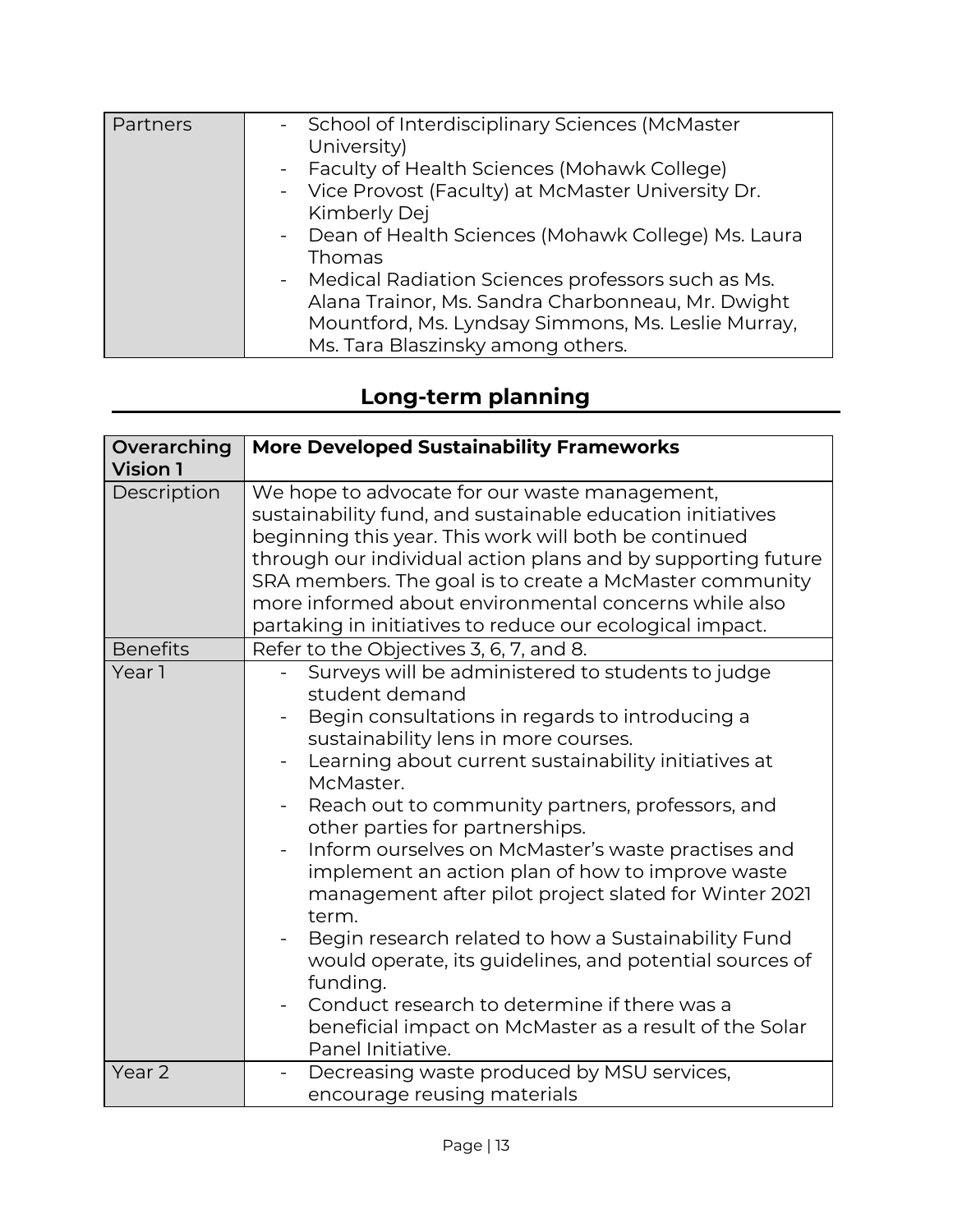| Overarching<br><b>Vision 2</b> | <b>Improving Educational opportunities for Students</b>                                                                                                                                                                                                                                                                                                                                         |
|--------------------------------|-------------------------------------------------------------------------------------------------------------------------------------------------------------------------------------------------------------------------------------------------------------------------------------------------------------------------------------------------------------------------------------------------|
| Description                    | The general goal of this vision is to increase resources for students<br>during personal emergencies, supporting students if online<br>classes remain through Winter 2021, and creating a more<br>sustainability oriented curriculum with more experiential<br>opportunities.                                                                                                                   |
| <b>Benefits</b>                | Refer to the Objectives 2, 4, 5, 7, and 9.                                                                                                                                                                                                                                                                                                                                                      |
| Year 1                         | Reaching out to community<br>partners/professors/researchers/ hospitals in the<br>Hamilton area to consult on educational opportunities<br>that can be implemented in current courses.<br>Planning phase for modification of current courses<br>Consultations for creation of new courses with<br>educational opportunities.<br>Planning phase for the new courses.<br>$\overline{\phantom{0}}$ |
| Year <sub>2</sub>              | First year in which modified current courses are held<br>Finalizing plans for newly created courses and<br>modifications to existing programs.<br>Feedback would be taken from students regarding<br>success.                                                                                                                                                                                   |
| Year <sub>3</sub>              | First year in which new courses and modified<br>programs are held.                                                                                                                                                                                                                                                                                                                              |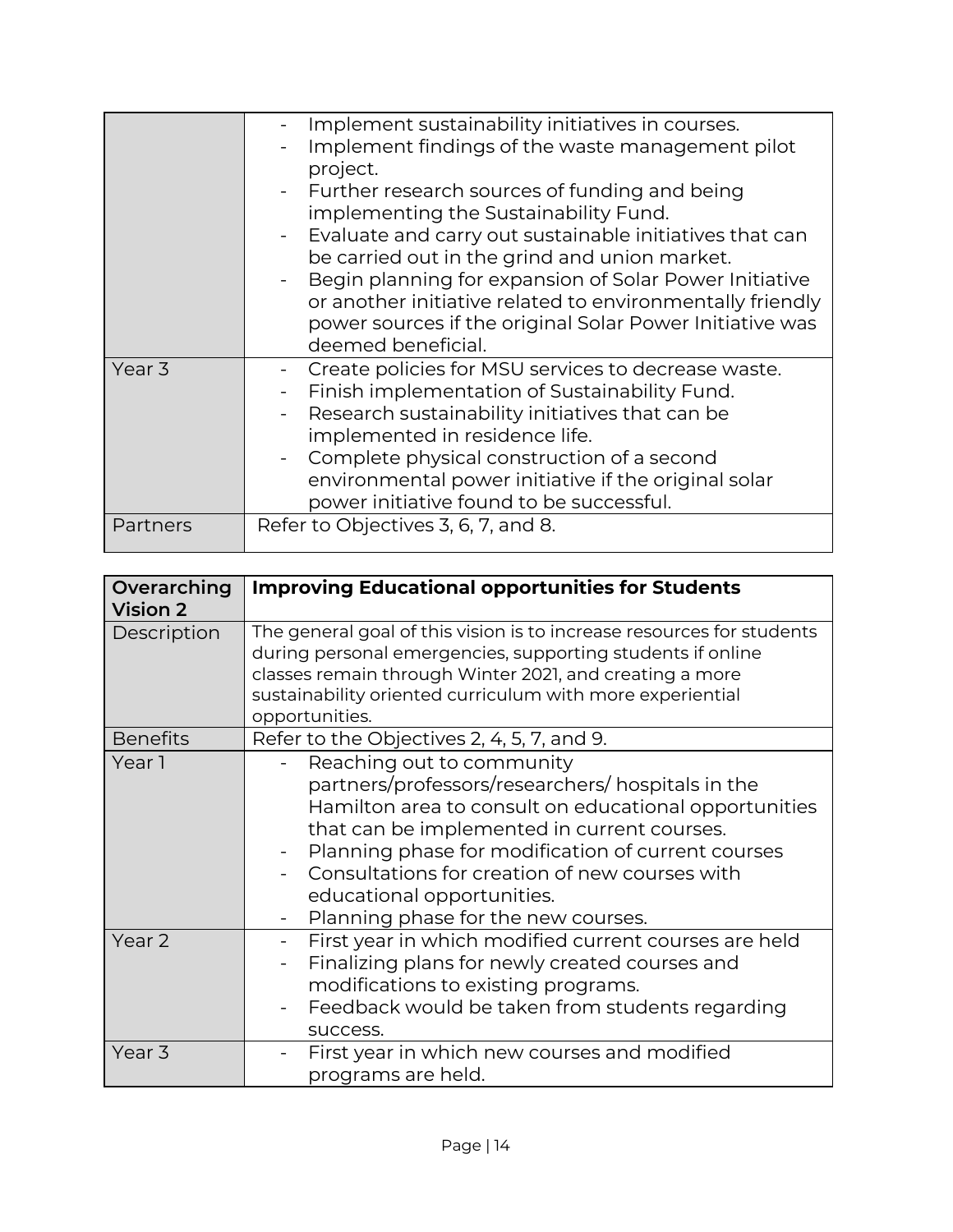|                 | - Feedback would be taken from students regarding<br>success. |
|-----------------|---------------------------------------------------------------|
| <b>Partners</b> | Refer to Objectives 2, 4, 5, 7, and 9.                        |

| Overarching<br><b>Vision 3</b> | <b>Increased MSU/SRA engagement</b>                                                                                                                                                                                        |
|--------------------------------|----------------------------------------------------------------------------------------------------------------------------------------------------------------------------------------------------------------------------|
| Description                    | Traditionally we have seen pretty low student engagement with<br>the SRA. We would like to not only promote the function of the<br>SRA but also improve the efficiency of the methods used to collect<br>student feedback. |
| <b>Benefits</b>                | Refer to Objective 1<br>Gathering more feedback from students in a more<br>effective manner would allow us to better represent<br>student voices.                                                                          |
| Year 1                         | Meeting recaps<br>-<br>Researching and implementing new methods to<br>collect student feedback                                                                                                                             |
| Year <sub>2</sub>              | Integrate student feedback collection on the MSU<br>website<br>More accessible meeting minutes                                                                                                                             |
| Year 3                         | Changing the way that MSU committees are<br>$\overline{\phantom{a}}$<br>promoted and MSU members can join (perhaps a way<br>that is less intimidating, increase student interest in<br>joining these committees)           |
| Partners                       | Refer to Objective 1                                                                                                                                                                                                       |

## **GOALS to strive for**

#### **List 5 things that you would like to have prepared for the beginning of September**

- Email Dean of Science regarding changes in science faculty student extenuating circumstances policy
- Finished installation of currently bought supplies for Solar Panel Initiative
- Began liaising with Dr. Kim Dej in regards to having an Honours Medical Radiation Sciences stream
- Began consultations in regards to introducing more sustainability and experiential education in courses.
- Clear management of social media by SRA Science caucus members.

#### **List 5 things you would like to have completed during the fall term (1 st )**

● Ascertained specific number of professors willing to assist in experiential learning and sustainability education initiatives